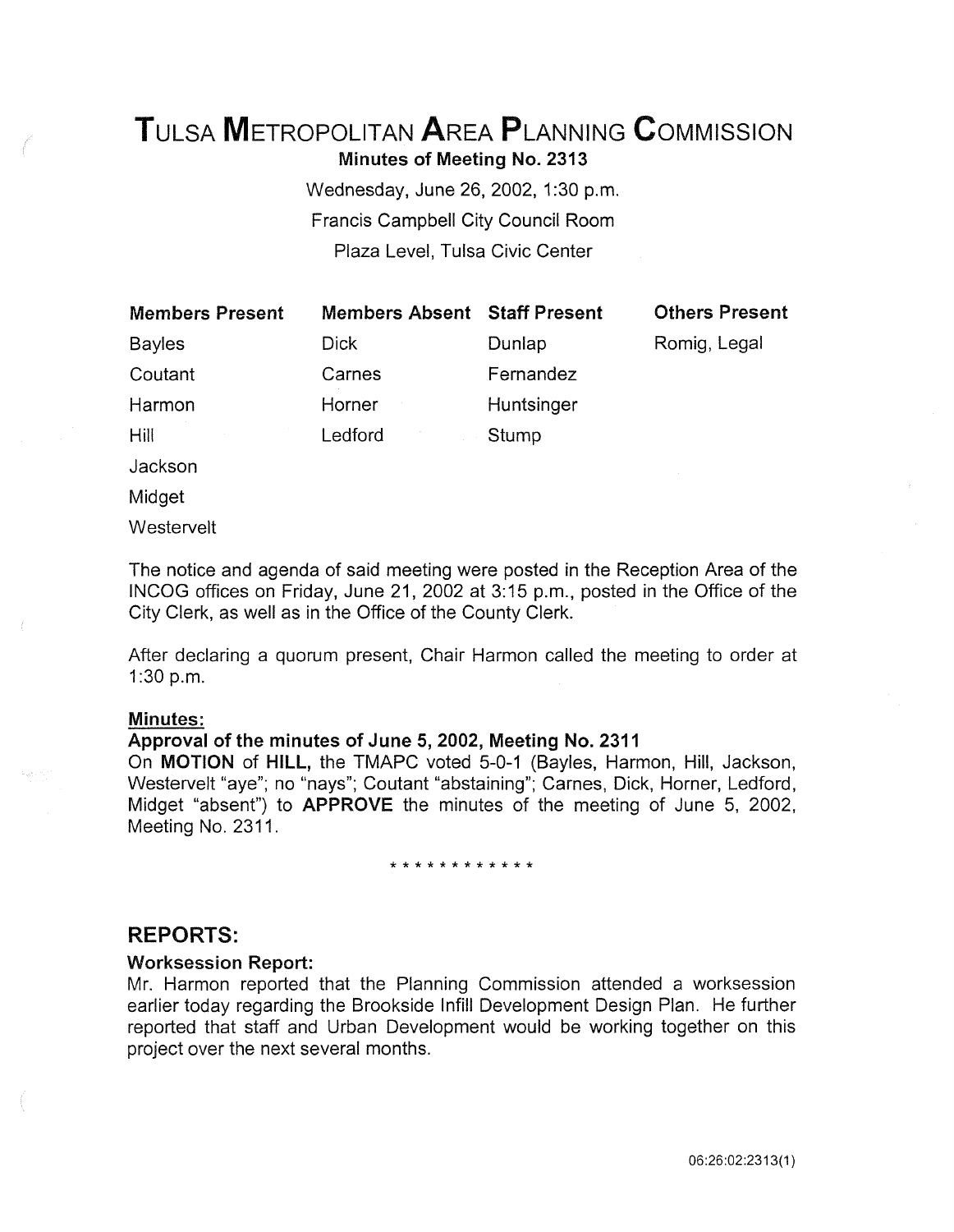## Director's Report:

Mr. Stump reported that the new zoning fees for the County of Tulsa were approved on June 24, 2002. The zoning fees that were sent to the City Council will be on their agenda June 27, 2002, as well as the revised Board of Adjustment fees. There are two PUDs and a resolution amending the Major Street and Highway Plan.

\* \* \* \* \* \* \* \* \* \* \* \*

Mr. Midget in at 1:32 p.m.

## ITEMS TO BE CONTINUED:

Mr. Harmon stated that Z-6859/PUD-662 - William M. Wiles has been stricken from the agenda.

There were no interested parties wishing to speak.

#### STRICKEN.

Mr. Stump stated that staff is planning to allow the applicant to pay for new advertising fees and re-advertise this item under the same number. The applicant plans to significantly revise his original PUD proposal.

#### \*\*\*\*\*\*\*\*\*\*\*\*

## SUBDIVISIONS:

## LOT-SPLITS FOR WAIVER OF SUBDIVISION REGULATIONS:

L-19384- Sam Childers (PD-23) (County)

Location: 19215 West Wekiwa Road

#### Staff Recommendation:

The applicant has applied to split an eight-acre parcel into two tracts. Tract A meets the AG bulk and area requirements and Tract B meets the CG bulk and area requirements; however, the required right-of-way has not been given.

Both tracts front 193rd West Avenue and Tract B also fronts Wekiwa Road. The Major Street and Highway Plan (MSHP) reflects 193<sup>rd</sup> West Avenue as a secondary arterial with 100 feet of right-of-way required. Wekiwa Road is designated as a collector street with 60 feet of right-of-way required. The existing rights-of-way provided by the subject tract are 24.75 feet on 193<sup>rd</sup> West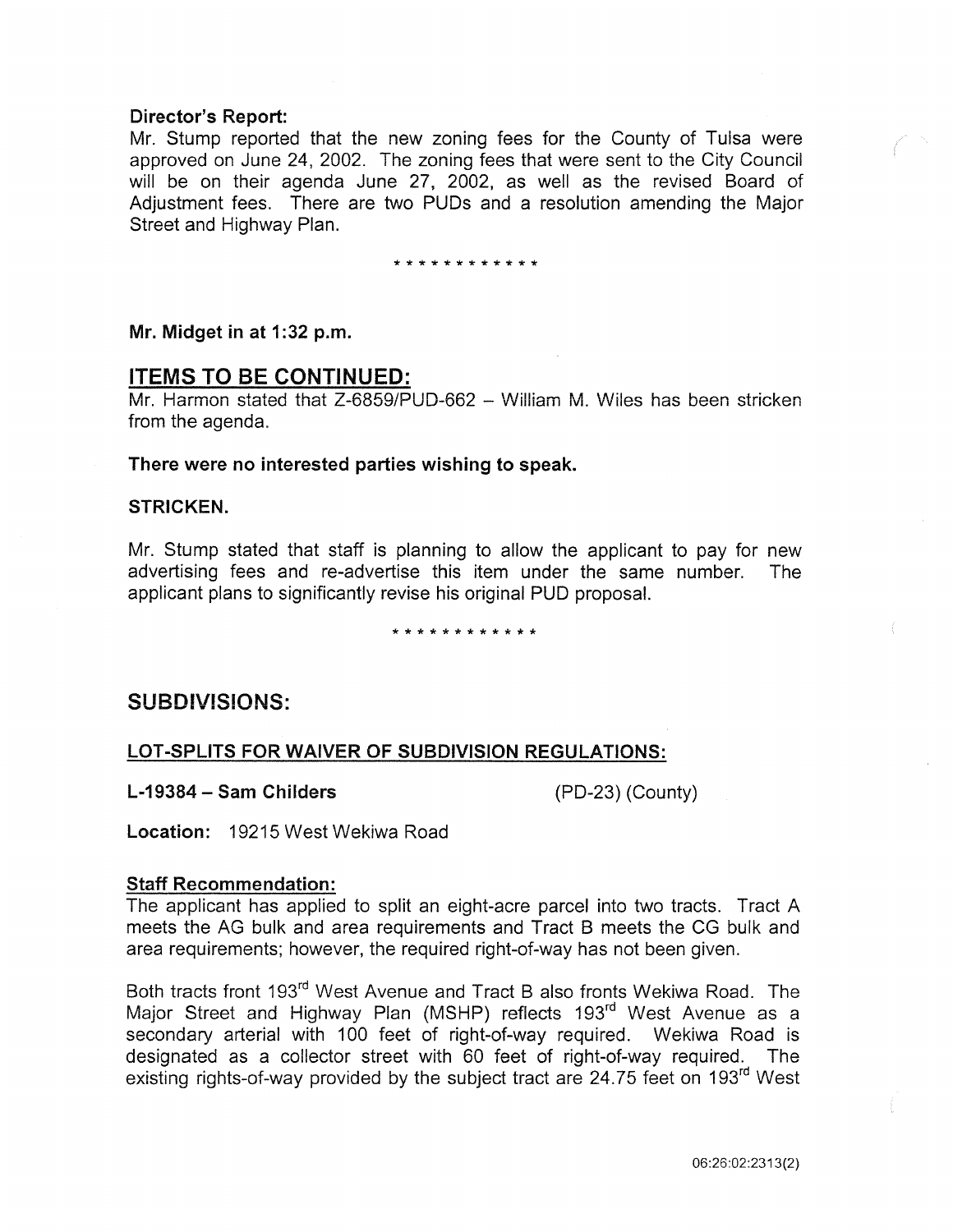Avenue and 25 feet on Wekiwa Road. The applicant requested a waiver of the Subdivision Regulations requiring the additional right-of-way along both roads.

Staff is most concerned with the tract zoned CG for commercial general uses. Because of the zoning on the property, the future development of the parcel to CG zoning potential should necessitate the right-of-way dedication. A part of an existing structure is in the planned right-of-way, and could be allowed to continue with a license agreement through the County for this encroachment. Section 6.5 of the Subdivision Regulations does contain a consideration for an exception after finding that "existing structures lie in the right-of-way proposed by the Street Plan". The Tulsa County Engineers have requested a minimum of 30 feet of right-of-way from the centerline of each road.

Staff recommends Denial of the request for the waiver as requested. Staff can support approval of the dedication of five feet of additional right-of-way along Wekiwa Road for a total of 30 feet from the centerline in accordance with the Major Street and Highway Plan, and the dedication of 50 feet from the centerline of 193<sup>rd</sup> West Avenue or an additional 25.25 feet for the lot-split proposed with the south 200 feet (to avoid the existing structures) of Tract B along 193<sup>rd</sup> West Avenue dedicating a minimum of 30 feet of right-of-way from the centerline.

Mrs. Fernandez stated that the applicant is in the audience and he will speak to the Planning Commission, but for health reasons he has asked that members refer to his letter.

## TMAPC Comments:

Mr. Harmon asked if the road was designated as a residential collector it would meet the right-of-way requirement. In response; Mrs. Fernandez stated that the applicant would have to dedicate 30 feet from the centerline for a 60-foot total (collector status). Mr. Stump stated that this would mean an additional five feet for a residential collector and for a secondary arterial, it would require an additional 25.25 feet. Mr. Stump explained that staff determines the right-of-way according to the Major Street and Highway Plan. Mr. Harmon asked if the Sand Springs plan differs from the adopted Major Street and Highway Plan. In response, Mr. Stump answered affirmatively. Mr. Stump indicated that a revision was recently done in order to get all inconsistencies resolved and these two roads were not mentioned as being inconsistent. Mr. Stump stated that the Sand Springs planner is stating that the two roads are different from the Major Street and Highway Plan. Mr. Harmon asked Mr. Stump when the revisions were done. In response, Mr. Stump stated that the revisions were completed last month.

Mr. Westervelt asked if the carport is the only structure that would be affected by the dedicated right-of-way. Mrs. Fernandez answered affirmatively.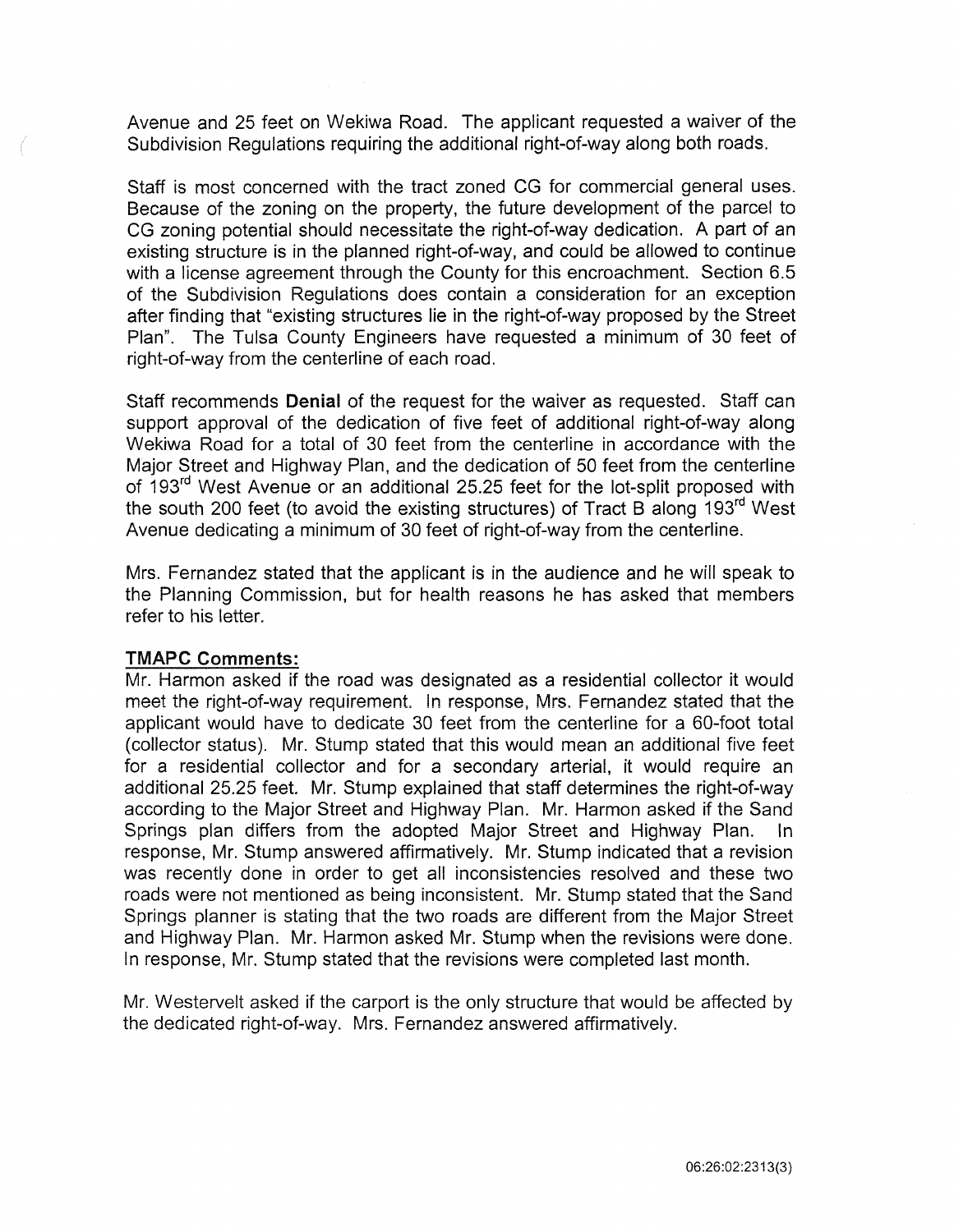## Applicant's Comments:

Sam Childers, 4301 Rustic Road, Sand Springs, Oklahoma 74063, representing Jerry Childers (nephew), stated that he has some photographs to submit (Exhibit A-1). The additional easement would encroach upon the carport, even with 5  $\frac{1}{4}$ feet of right-of-way. He explained that the road goes nowhere except 8/10ths of mile to the north, and Sand Springs designates this as a collector street. At the end of the road is a large building and there is a waterline on the north side of Highway 412. There is no reason to change anything along the whole street. He commented that he could live with the 5.5 feet on Tract A. Mr. Childers cites his submitted letter and the Sand Springs planner's letter (Exhibit A-2).

Mr. Childers explained 193<sup>rd</sup> only goes 8/10ths of a mile to the Osage County line and there is no interchange off of Highway 412. There are 15 homes that use the road and with no through-traffic. The stated right-of-way would involve tearing out two overpasses if  $193<sup>rd</sup>$  is widened.

## TMAPC Comments:

Mr. Stump informed the Planning Commission that staff is requesting 50 feet of easement, but if the Planning Commission is inclined to approve the lot-spit, there is a provision in the Subdivision Regulations that would allow the 50 feet to be waived and staff would accept 30 feet. Mr. Stump explained that the 50-foot easement would be to the back of the carport and close to the house.

Mr. Harmon asked staff if their recommendation is to have 50 feet on the north tract and 30 feet on the south tract. In response, Mr. Stump stated that it would be a compromise. Mr. Harmon asked if the carport would have to be torn down if the Planning Commission were to approve this. In response, Mr. Stump stated that the carport would be grandfathered in.

Mr. Westervelt made motion to accept staff's recommendation.

Mr. Midget stated that it does appear that staff tried to work something out for the applicant, but he understands that this is still not acceptable to the applicant. In response, Mr. Stump confirmed Mr. Midget's statement. Mr. Midget asked if the applicant doesn't accept this alternative, would he then have to go back to the 50-foot of right-of-way as requested.

Mr. Harmon stated that staff's compromise is reasonable.

Mr. Midget asked Mr. Childers if he wanted this compromise. In response, Mr. Childers stated that he would take it if that is all that could be done. Mr. Childers further stated that Tract A is zoned AG and not CG as staff indicates.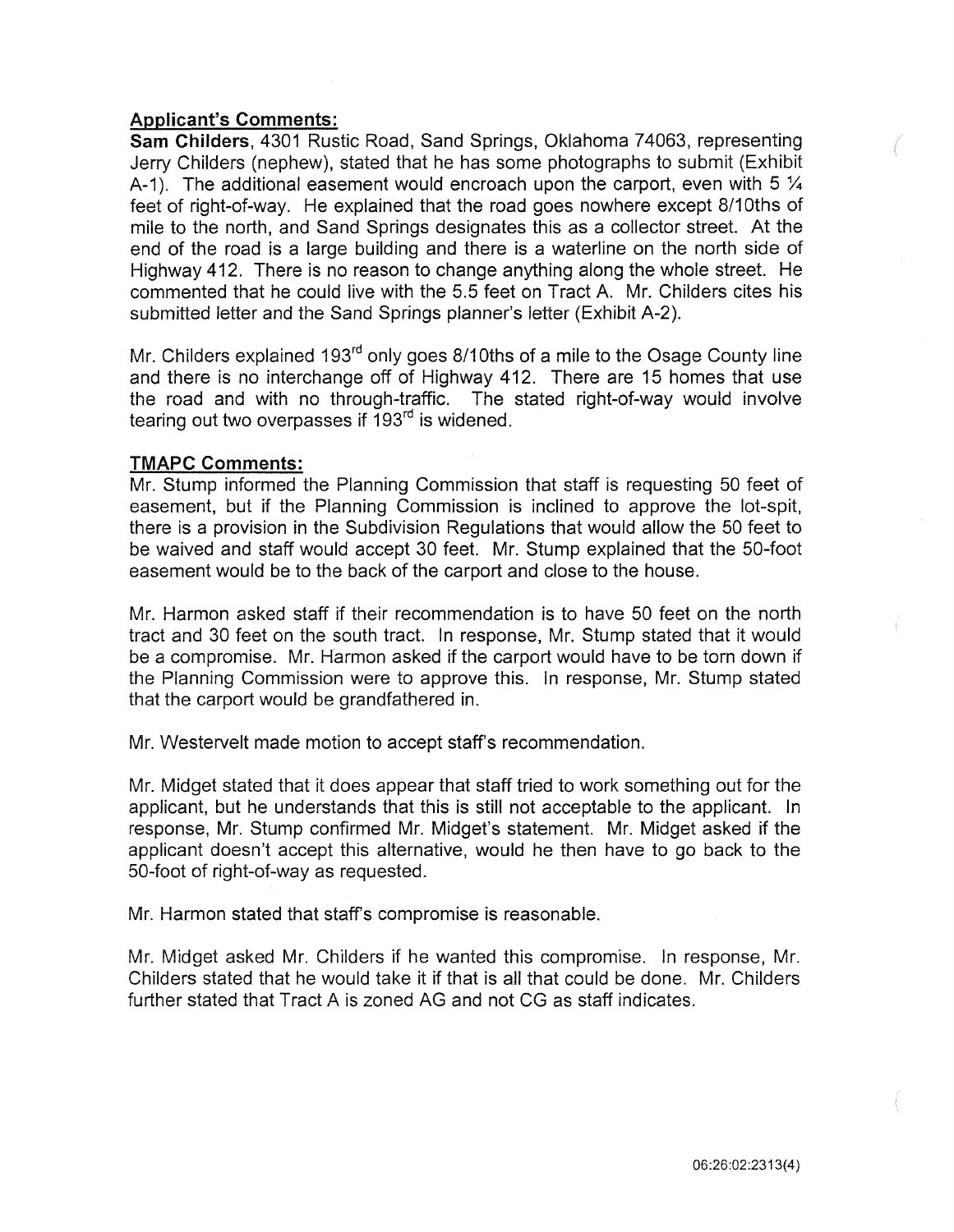Mr. Harmon stated that if the street was reclassified, then it would still require 30 feet of right-of-way. In response, Mr. Childers stated that if the subject property were rezoned, then the Planning Commission would have a chance to obtain the easement.

Mr. Stump stated that if the northern tract is zoned AG and it were rezoned, it would become subject to platting, and before building on the subject property, the owner would have to record a subdivision plat.

Mr. Childers asked why he should have to dedicate the easements on 193<sup>rd</sup> until it is ever rezoned.

#### TMAPC Action; 7 members present:

On MOTION of WESTERVELT, TMAPC voted 7-0-0 (Bayles, Coutant, Harmon, Hill, Jackson, Midget, Westervelt "aye"; no "nays"; none "abstaining"; Carnes, Dick, Horner, Ledford "absent") to recommend DENIAL of the requested waiver and recommends APPROVAL of the dedication of five feet of additional right-ofway along Wekiwa Road for a total of 30 feet from the centerline in accordance with the Major Street and Highway Plan, and the dedication of 50 feet from the centerline of 193rd West Avenue or an additional 25.25 feet for the lot-split proposed with the south 200 feet (to avoid the existing structures) of Tract B along 193<sup>rd</sup> West Avenue dedicating a minimum of 30 feet of right-of-way from the centerline as recommended by staff.

#### \* \* \* \* \* \* \* \* \* \* \* \*

Mr. Dunlap informed the Chairman that the detail site plan for PUD-431-B should be heard before the preliminary plat for Git-N-Go 101 Sheridan. He explained that in the PUD approval it was stated that the site plan would set the location of the north/south location of the carwash.

#### APPLICATION NO.: PUD-431-B

## DETAIL SITE PLAN

Applicant: Barry E. Belt

(PD-26) (CD-8)

Location: East 101<sup>st</sup> Street and South Sheridan Road

#### Staff Recommendation:

The applicant is requesting approval of a detail site plan for a convenience store. The proposed use is in conformance with PUD-431-B development standards.

Parking, building area, building setbacks and building height comply with development standards. Proposed parking lot lighting meets development standards and Zoning Code requirements. Lighting of the pump canopy exceeds the 15' height maximum required by development standards, but was approved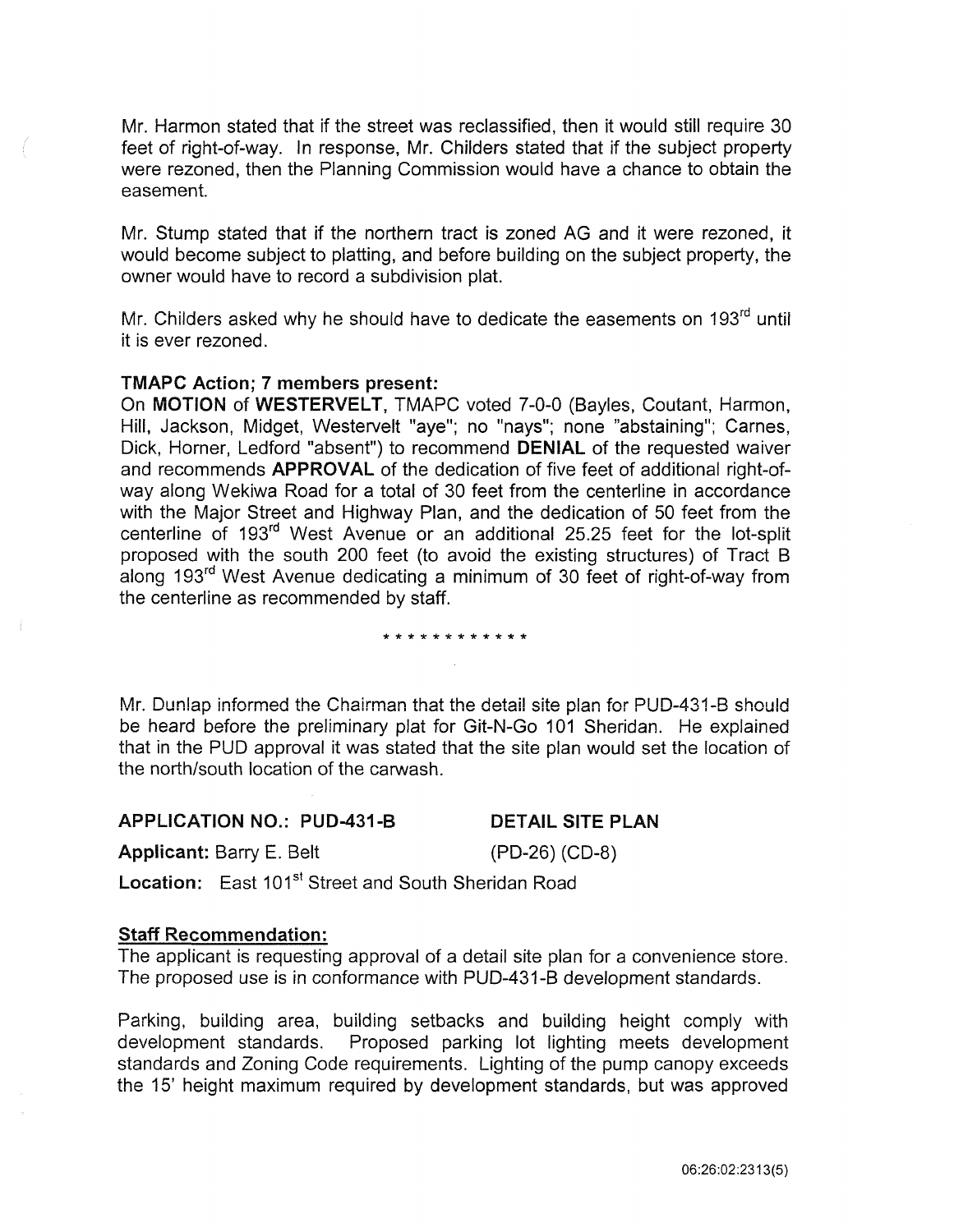by Minor Amendment 431-B-1. Access points onto 101<sup>st</sup> Street South have been approved by Traffic Engineering as required by development standards.

Proposed landscaped area exceeds the minimum 10% required. A three-foot high retaining wall and berm are planned for the north boundary as required by development standards, and will require review and approval through detail landscape plan review.

Staff recommends APPROVAL of PUD-431-B detail site plan as submitted.

Note: Detail site plan approval does not constitute sign or landscape plan approval.

The applicant indicated his agreement with staff's recommendation.

There were no interested parties wishing to speak.

#### TMAPC Action; 7 members present:

On MOTION of WESTERVELT, TMAPC voted 7-0-0 (Bayles, Coutant, Harmon, Hill, Jackson, Midget, Westervelt "aye"; no "nays"; none "abstaining"; Carnes, Dick, Horner, Ledford "absent") to APPROVE the detail site plan for PUD-431-B as recommended by staff.

## Related Item:

#### PRELIMINARY PLAT:

Git-N-Go 101 Sheridan- PUD-431-B (2783) (PD-26) (CD-8)

Location: West of the southwest corner of East 101<sup>st</sup> Street and South Sheridan Road, .8914 acres.

#### Staff Recommendation:

This plat consists of .8914 acres.

The following were discussed April 4, 2002 at the Technical Advisory Committee (TAC) meeting:

#### 1. Zoning:

The property is zoned PUD-431-B with underlying zones of CS and RM-1. The PUD allows a convenience store on the subject site. Surrounding uses include a May's Drug Store and general commercial uses.

Surrounding zoning includes CS, RM-1, RD and RS-3 zoning districts.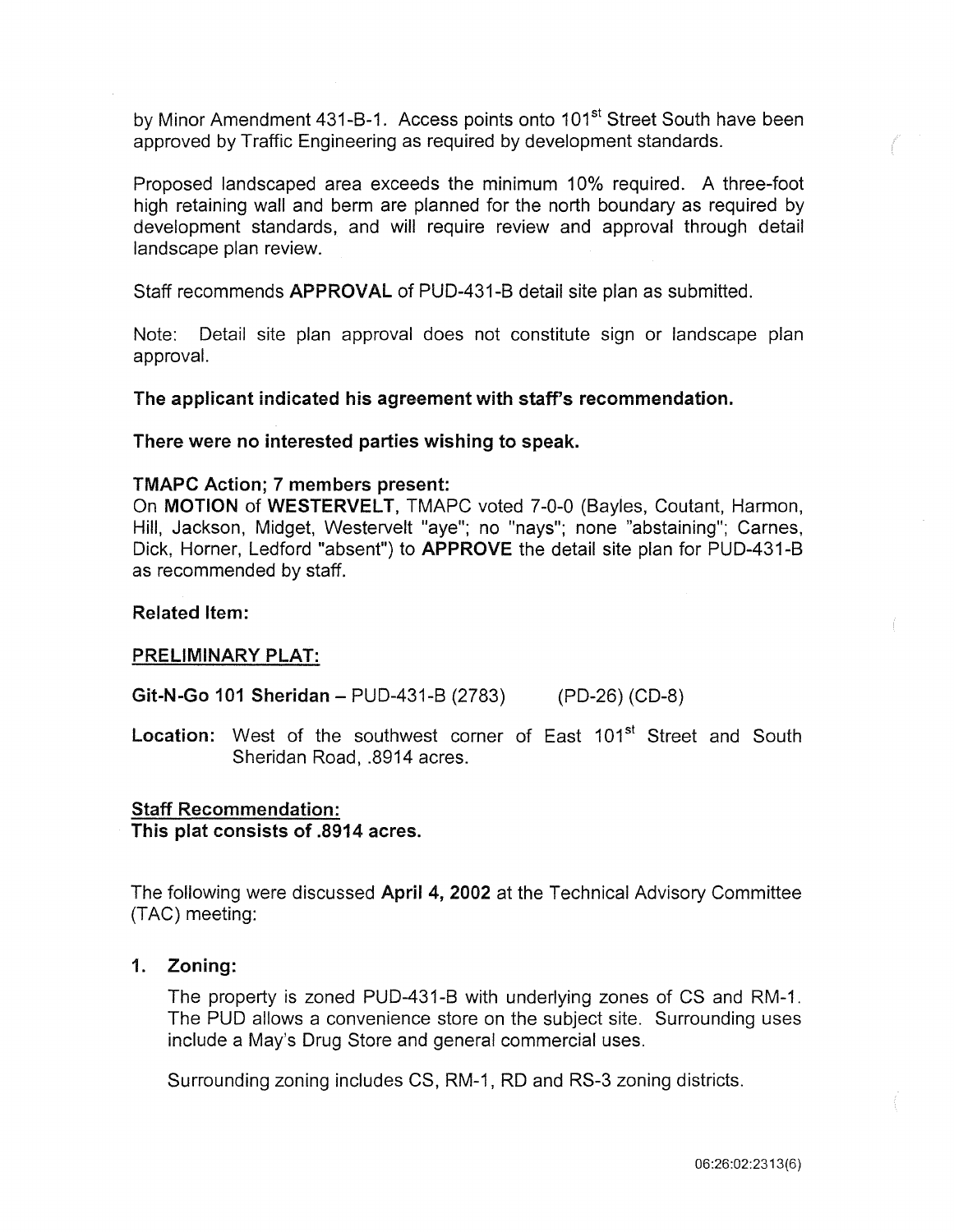The PUD requires access to Development Area A to the east of the proposed plat and access to Development Area D to the west of the plat.

A Git-N-Go store and carwash are planned for the site. The PUD requires a 175-foot setback from the centerline of 101<sup>st</sup> Street, but states that the area where the carwash is proposed should have a setback determined at site plan approval.

Therefore, staff is preparing to process both the preliminary plat and the site plan on the same TMAPC agenda.

#### 2. Streets/access:

Right-of-way to be dedicated must show book and page numbers. Standard language for dedication by the owner must be used in the Deed-of-Dedication and Restrictive Covenants. The location map needs to be corrected. Access is located as agreed to per the PUD.

#### 3. Sewer:

Sewer needs to be properly extended to the property at the proper depth.

#### 4. Water:

The number of meters proposed for the use of the carwash and gas station must be determined.

#### 5. Storm Drainage:

Standard language for surface water must be used in the Deed of Dedication and Restrictive Covenants. Separate instruments must be filed of record for detention and drainage plans must be approved before Final Plat approval.

## 6. Utilities:

ONG: Site will be served from north side of 101<sup>st</sup> off of a four-inch steel gas main.

#### 7. Other:

NA

Staff recommends APPROVAL of the preliminary plat subject to the special and standard conditions below.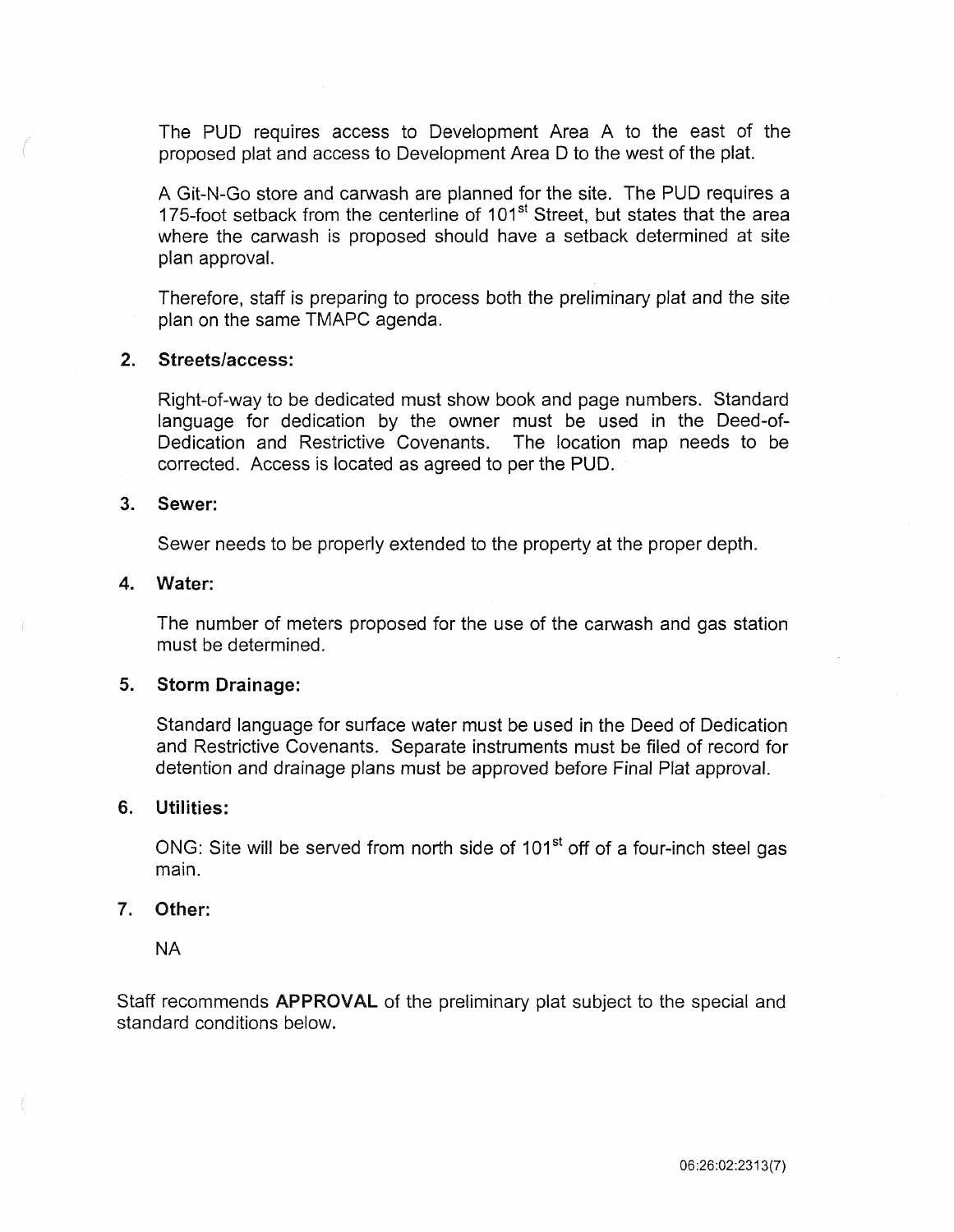## Waivers of **Subdivision Regulations:**

1. None requested.

## **Special Conditions:**

- 1. Extension of water and sanitary sewer mains with appropriate easements satisfactory to the Department of Public Works.
- 2. Right-of-way must be dedicated in conformance with the Major Street and Highway Plan and book and page numbers shown.
- 3. Standard language for right-of-way dedication and stormwater drainage facilities must be used.
- 4. Drainage plans must be approved and separate instruments dedicated for detention before final plat approval.

## **Standard Conditions:**

- 1. Utility easements shall meet the approval of the utilities. Coordinate with Subsurface Committee if underground plant is planned. Show additional easements as required. Existing easements shall be tied to or related to property line and/or lot lines.
- 2. Water and sanitary sewer plans shall be approved by the Public Works Department prior to release of final plat. (Include language for W/S facilities in covenants.)
- 3. Pavement or landscape repair within restricted water line, sewer line, or utility easements as a result of water or sewer line or other utility repairs due to breaks and failures, shall be borne by the owner(s) of the lot(s).
- 4. Any request for creation of a Sewer Improvement District shall be submitted to the Public Works Department Engineer prior to release of final plat.
- 5. Paving and/or drainage plans (as required) shall be approved by the Public Works Department.
- 6. Any request for a Privately Financed Public Improvement (PFPI) shall be submitted to the Public Works Department.
- 7. A topography map shall be submitted for review by TAG (Subdivision Regulations). (Submit with drainage plans as directed.)
- 8. Street names shall be approved by the Public Works Department and shown on plat.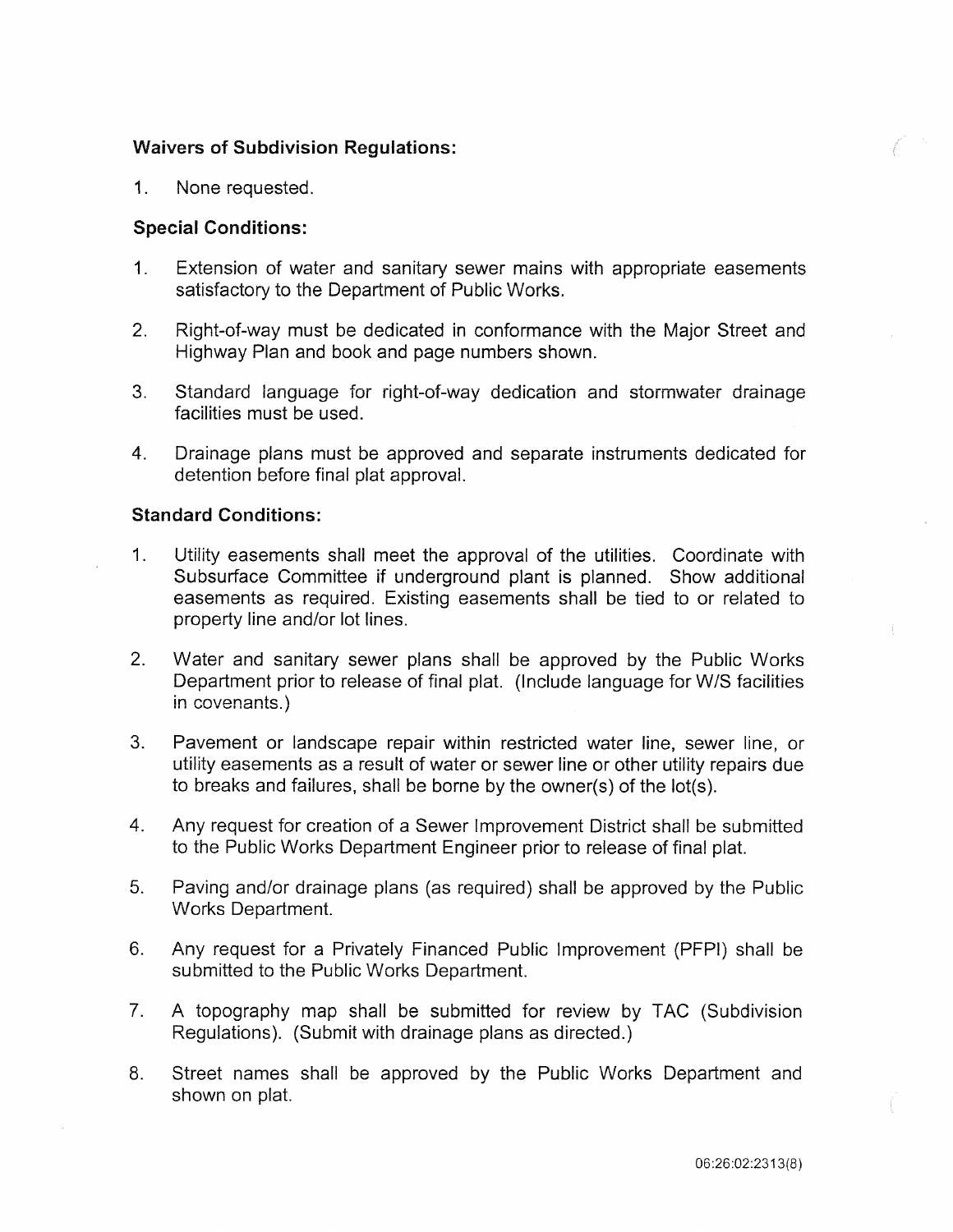- 9. All curve data, including corner radii, shall be shown on final plat as applicable.
- 10. Bearings, or true N/S, etc., shall be shown on perimeter of land being platted or other bearings as directed by the County Engineer.
- 11. All adjacent streets, intersections and/or widths thereof shall be shown on plat.
- 12. It is recommended that the developer coordinate with the Public Works Department during the early stages of street construction concerning the ordering, purchase and installation of street marker signs. (Advisory, not a condition for plat release.)
- 13. It is recommended that the applicant and/or his engineer or developer coordinate with the Tulsa City/County Health Department for solid waste disposal, particularly during the construction phase and/or clearing of the project. Burning of solid waste is prohibited.
- 14. The method of sewage disposal and plans therefore shall be approved by the City/County Health Department. [Percolation tests (if applicable) are required prior to preliminary approval of plat.]
- 15. The owner(s) shall provide the following information on sewage disposal system if it is to be privately operated on each lot: type, size and general location. (This information to be included in restrictive covenants on plat.)
- 16. The method of water supply and plans therefore shall be approved by the City/County Heaith Department.
- 17. All lots, streets, building lines, easements, etc., shall be completely dimensioned.
- 18. The key or location map shall be complete.
- 19. A Corporation Commission letter, Certificate of Non-Development, or other records as may be on file, shall be provided concerning any oil and/or gas wells before plat is released. (A building line shall be shown on plat on any wells not officially plugged. If plugged, provide plugging records.)
- 20. A "Letter of Assurance" regarding installation of improvements shall be provided prior to release of final plat. (Including documents required under ·3.6.5 Subdivision Regulations.)
- 21. Applicant is advised of his responsibility to contact the U.S. Army Corps of Engineers regarding Section 404 of the Clean Waters Act.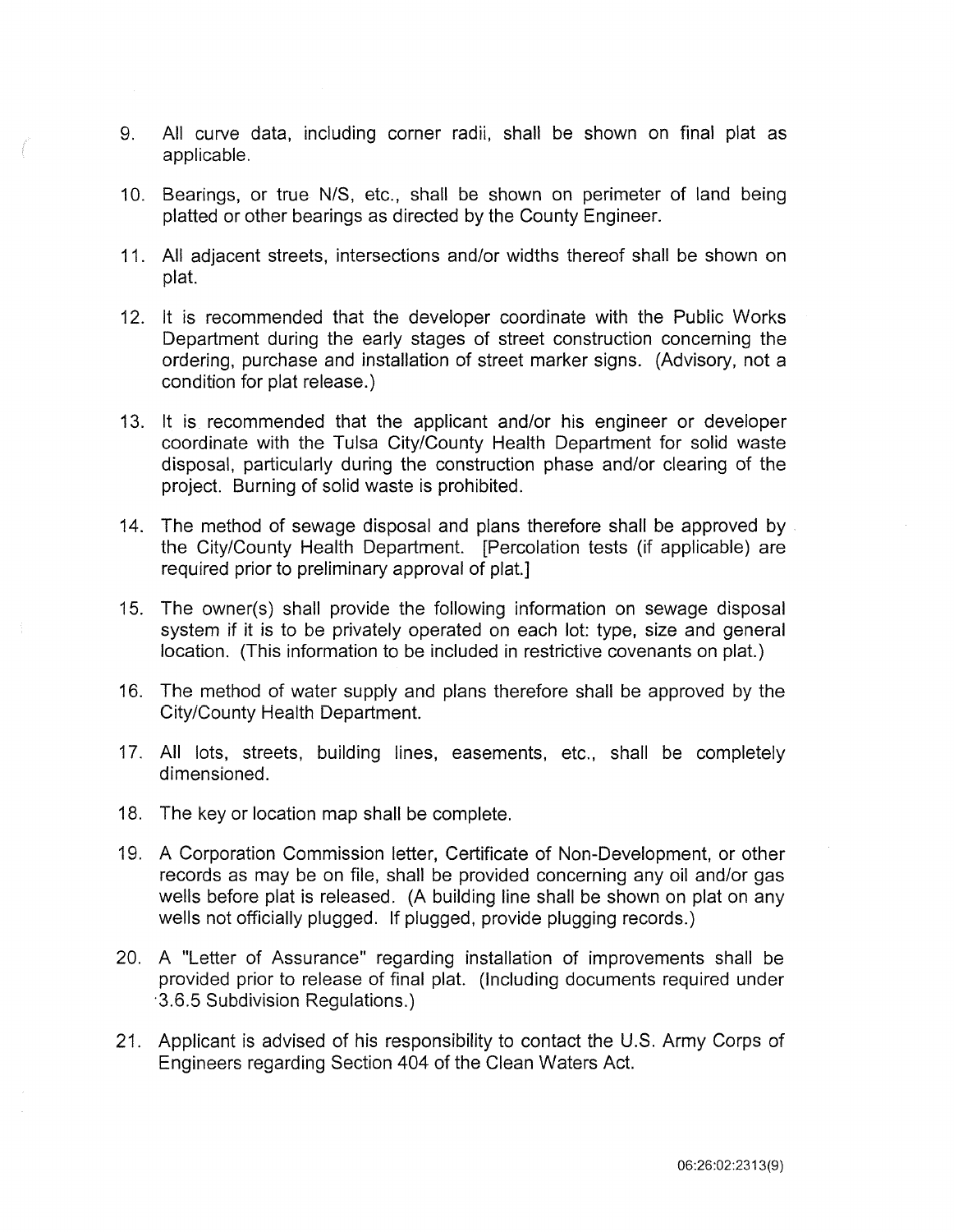22. All other Subdivision Regulations shall be met prior to release of final plat.

The applicant indicated his agreement with staff's recommendation.

There were no interested parties wishing to speak.

## TMAPC Action; 7 members present:

On MOTION of WESTERVELT, TMAPC voted 7-0-0 (Bayles, Coutant, Harmon, Hill, Jackson, Midget, Westervelt "aye"; no "nays"; none "abstaining"; Carnes, Dick, Horner, Ledford "absent") to APPROVE the preliminary plat for Git-N-Go 101 Sheridan subject to special conditions and standard conditions as recommended by staff.

\* \* \* \* \* \* \* \* \* \* \* \*

# OTHER BUSINESS:

APPLICATION NO.: PUD-652

Applicant: Robert Elliott

# DETAIL SITE PLAN (PD-18) (CD-9)

Location: 5521 South Peoria

## Staff Recommendation:

The applicant is requesting approval of a detail site plan for a discount store. The proposed use is in conformance with PUD-652 Development Standards.

The proposed building meets all setback requirements, height restrictions and the minimum 50% masonry requirement, and exceeds minimum requirements for net landscaped area. Screening is provided on the north and east boundaries as required, with wood privacy fencing as permitted by Minor Amendment PUD-652- 1. Specific location and design of the screening fence on the east boundary, according to approval language of the Minor Amendment, is to be approved by TMAPC at Detail Site Plan review. Per plan, the fence is set approximately 18" west of the east property line and is to be a typical wood screening fence.

The bulk trash container is screened as required and located 40 feet from the east boundary of the PUD as permitted by Minor Amendment PUD-652-1. The access onto East 55<sup>th</sup> Place is located 130 feet east of the PUD boundary and must be approved by Traffic Engineering as required by TMAPC.

Parking meets requirements with the exception of one space in the site's northeast corner which does not conform to minimum stall length requirements. No parking lot lighting is planned; however, the wall-mounted light facing the east boundary (residential) must not exceed 12 feet in height and must meet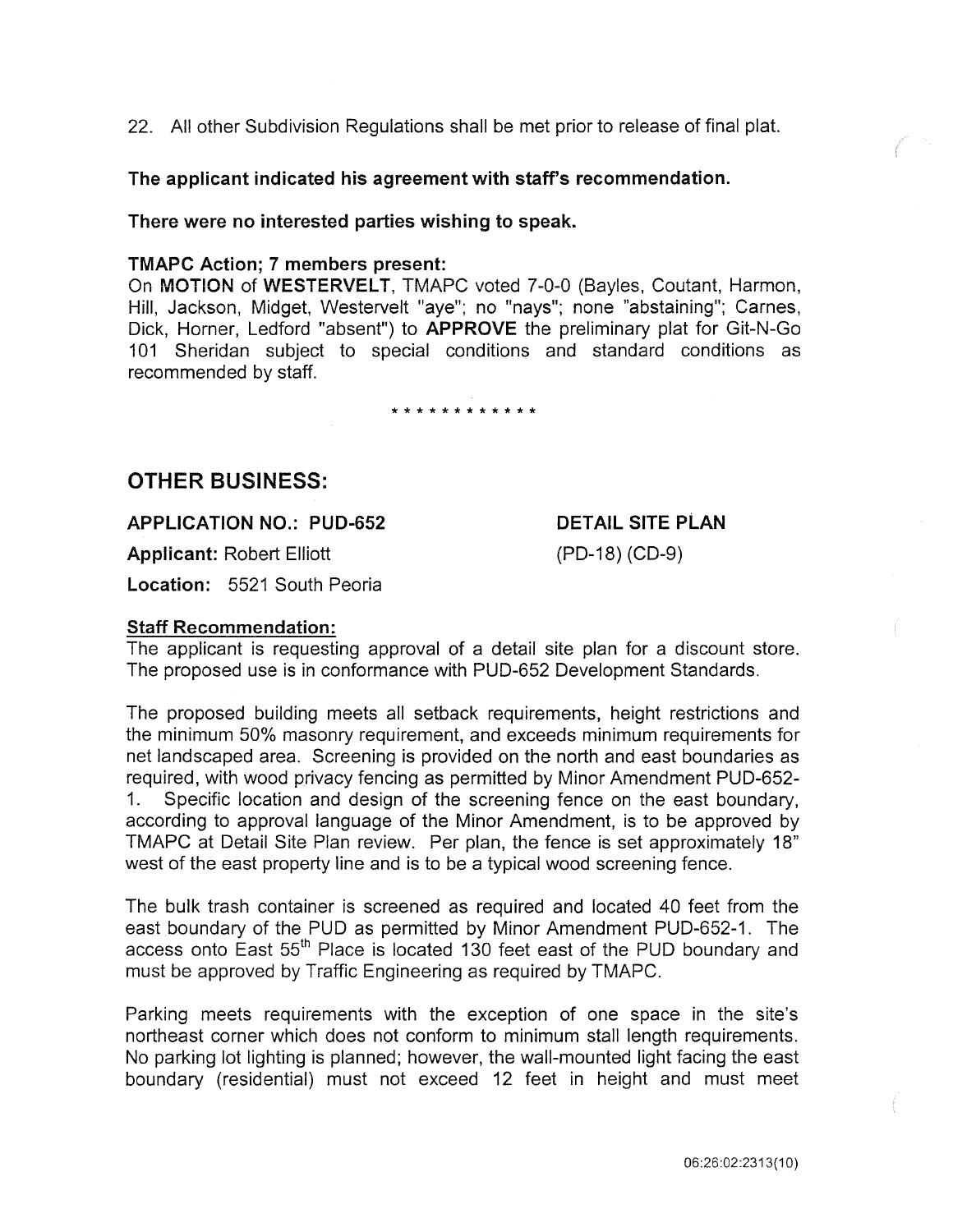development standards and zoning requirements. Lighting detail has not yet been provided.

Landscape berms are planned for the frontage along East  $55<sup>th</sup>$  Place and South Peoria as required by development standards, and will require review and approval through detail landscape plan review.

Staff recommends APPROVAL of PUD-652 Detail Site Plan contingent upon the following: 1) approved detail lighting plan for wall-mounted lighting and verification in writing that no pole-mounted parking lot lighting will be used; 2) compliance with Zoning Code of parking space in site's northeast corner; and 3) Traffic Engineering approval of the site's access point onto East 55<sup>th</sup> Place (verification through qualified signature on Site Plan).

Note: Detail site plan approval does not constitute sign or landscape plan approval.

The applicant indicated his agreement with staff's recommendation.

There were no interested parties wishing to speak.

## TMAPC Action; 7 members present:

On MOTION of MIDGET, TMAPC voted 7-0-0 (Bayles, Coutant, Harmon, Hill, Jackson, Midget, Westervelt "aye"; no "nays"; none "abstaining"; Carnes, Dick, Horner, Ledford "absent") to APPROVE the detail site plan for PUD-652, subject to conditions as recommended by staff.

\*\*\*\*\*\*\*\*\*\*\*\*

## APPLICATION NO.: AC-064 ALTERNATIVE LANDSCAPE COMPLIANCE

Applicant: Pat Atwood (PD-6) (CD-7)

Location: 3916 East 31<sup>st</sup> Street

#### Staff Recommendation:

The applicant is requesting approval of an Alternative Landscape Compliance plan, which is related to Board of Adjustment Case BOA-19288.

Through approving several variances, the Board reduced total landscaped area for the site to 146 S. F., 6.5% of the net lot area. The applicant wishes to provide irrigation by soaker hose. All landscaped areas are within 50 feet of the outdoor faucet, although a longer hose would be required to move around obstructions.